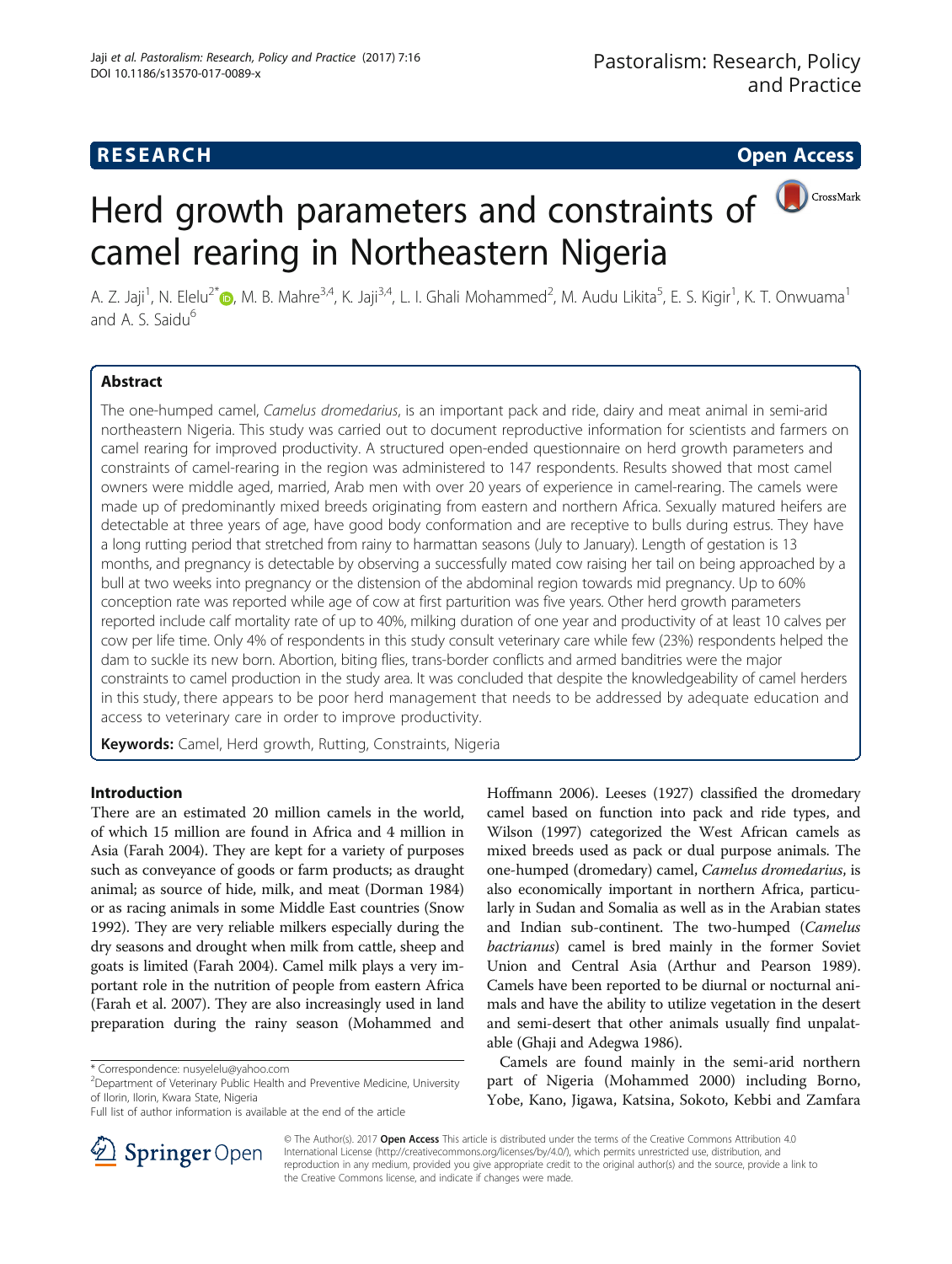States (Abdussamad et al. [2011\)](#page-5-0). There was an increase in the camel population in Nigeria from about 18,000 in 1978 to about 90,000 in 1994 (Bourn et al. [1994\)](#page-6-0). The increase may be related to the increased camel meat consumption following a decline in supply of cattle meat after a rinderpest outbreak given that camels are relatively resistant (Abubakar et al. [2010](#page-6-0)). It may also be connected to the relatively cheaper cost of camel meat compared to beef. A study reported that an average of 3,400 camels are slaughtered annually for meat in Maiduguri abattoir in Borno State, northeastern Nigeria (Yahaya et al. [1999\)](#page-6-0). A large number of camel pastoralists were found in northeastern Nigeria and a number of approximately 26,866 camels in the early 1990s (FDLPCS, [1992\)](#page-6-0).

The factors affecting herd structure include the level attained by production parameters common to all animal species: age at sexual maturity, age at first calving, fertility levels and gestation period resulting in the reproductive rate or number of young born per breeding females, nutritional levels affecting growth and perhaps sexual maturity and death rates (Wilson [1984\)](#page-6-0). The FAO stated that 'reproduction is the key to improved livestock performance' (FAO [1990](#page-6-0)). However, there is limited literature on camels under traditional management in Nigeria as well as camel reproductive data, namely duration of estrus, length of gestation and calving interval (Nigeria Livestock Resource Survey [1992](#page-6-0); Abdussamad et al. [2011](#page-5-0); Umaru and Bello [2013](#page-6-0)). The few studies on camels in Nigeria concern the characteristics of slaughtered animals (Umaru [2001](#page-6-0)); others dwelled solely on health management (Mohammed et al. [2007](#page-6-0); Chafe et al. [2008](#page-6-0)). Therefore, comprehensive data on camel production and reproductive performance is required for better camel husbandry in Nigeria. Hence, this study was carried out to determine the herd growth parameters and constraints to rearing of camel in Northeastern Nigeria.

# Study area and methods

Due to the mobile and less accessible nature of camel pastoralists, to obtain information regarding camel reproduction, herd growth parameters and constraints, a convenience sampling combined with snowballing technique was adopted, based on a previous study by Abdussamad et al. [\(2011](#page-5-0)). A first set of camel pastoralists were identified through concerted efforts of the District Veterinary and Animal Production Officers in Borno and Yobe States of Northeastern Nigeria. The selected camel owners in turn helped in identifying their other colleagues. Borno and Yobe States (Figure 1) are semi-arid Savannah or sub-desert, with flooded pastures towards Lake Chad and montane regions in the extreme southeast (Blench [1995\)](#page-6-0).

The interviews were conducted by the use of an Arab interpreter who also understands the Hausa language



spoken by the researchers. In each of the herds visited, questions were asked on herd growth, problems and prospects of camel rearing in the region using structured open-ended questionnaires. Past studies have shown that pastoralists have good memory about individual animals and are useful in epidemiological data collection (Kaufmann [2005;](#page-6-0) Shibia et al. [2013](#page-6-0)). Responses from these interviews were qualitatively analysed. Descriptive statistics, such as frequencies and percentages of data, were presented using the Microsoft Excel worksheet (Microsoft Office 2013 software, Microsoft<sup>®</sup>).

### Results

#### Socio-demographic characteristics of respondents

A total of 147 pastoralists made up of 52 nomadic (35%) and 95 (65%) transhumant took part in the survey. Results from this study showed that most (65%) of the camel owners were aged between 30 and 60 years, 12% were less than 30 years of age, while 23% were greater than 60 years of age. Almost all were married (96%) and Arab (77%); 92% were men with abilities to read and write in Arabic (83%). The majority (83%) of respondents have over 20 years of experience in camel rearing while 17% have less than 20 years of experience in camel rearing as a means of livelihood. They speak Arabic (77%) as their mother tongue while Hausa, Shuwa, Manga, Fulani, Kanuri, Tubo and English were their other spoken languages (Figures [2](#page-2-0), [3](#page-2-0) and [4](#page-2-0)).

The production of camels examined in this study was by migratory pastoralists and transhumants. The camels are of mix breeds and are used mainly as pack animals.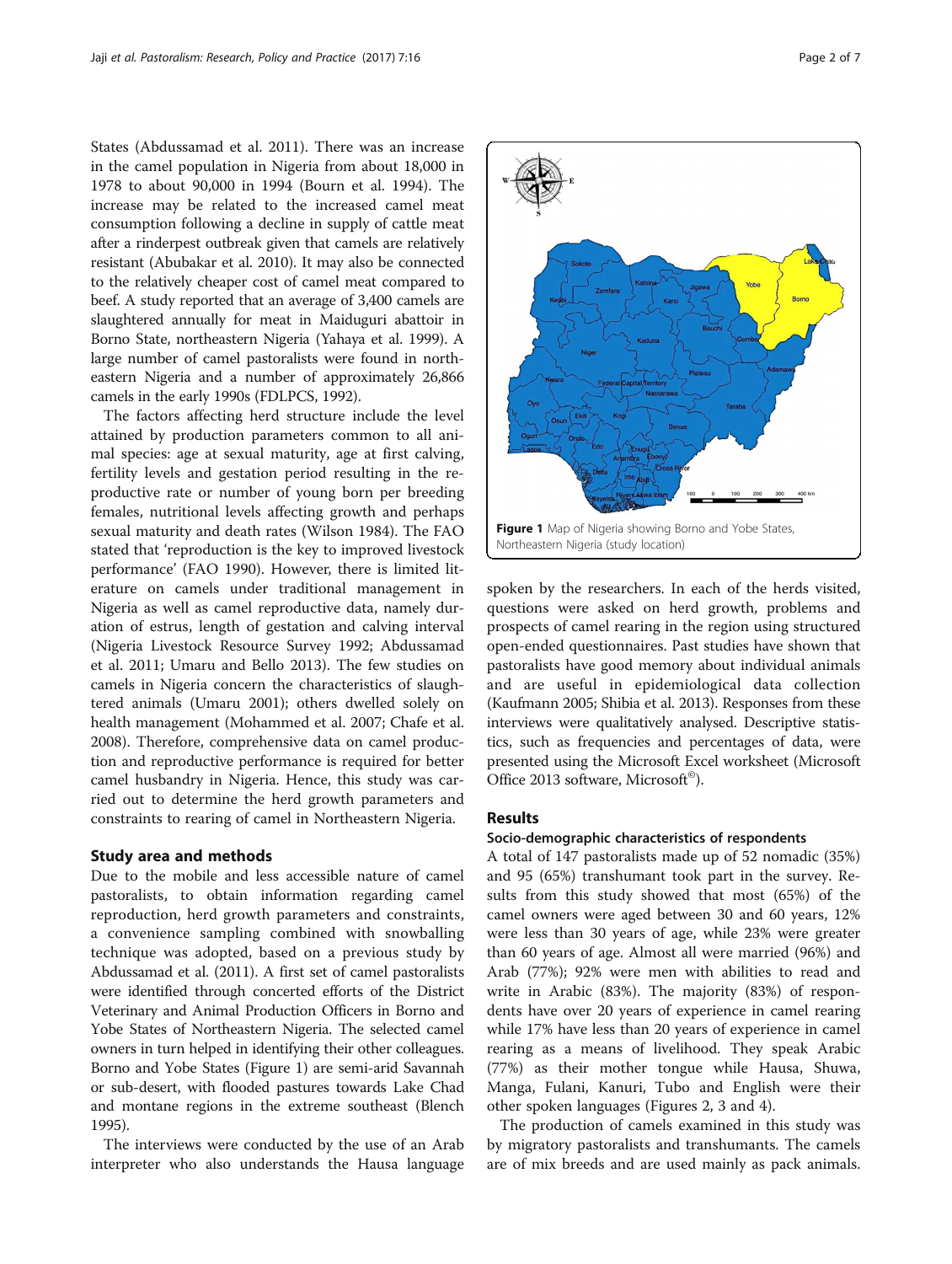<span id="page-2-0"></span>

The owners also use their milk products for dairies and sell them off as meat animals.

## Herd size and origin of camels in northeastern Nigeria

Most of these camels are mixed breeds and originated from eastern (69%) and northern (21%) Africa. Camel herds pass through major camel markets in Niger and Chad on their way to Borno and Yobe States, Northeastern Nigeria, where the study took place Livestock owned and herd sizes are shown in Table [1.](#page-3-0) The camel farmers use the camels as pack and ride animals in addition to





using and selling camel products to dairies, tanneries and for meat.

# Sexual behaviour and pregnancy in the female one-humped camel of Northeastern Nigeria

Respondents in this study reported that rutting extended from rainy to harmattan seasons (July to January). The ratio of breeding animals (male to female) was 1:50 in the herds studied. According to most camel herdsmen in the study area, sexually mature heifers are detected in the herds by their age (42%), body conformation (54%) and reception to bulls during estrus (54%). A fertile heifer is very receptive to bulls and has good body conformation. Such a heifer first comes on heat at about three years of age.

The majority (84%) of respondents reported that estrus is characterized mainly by restless racing and violence among bulls, and 75% of respondents said each estrus lasts for 7 days. Respondents reported that courtship and mating behaviours in bulls are characterized by sniffing and biting of estral cows' vulva by bulls, restlessness, racing violence, rubbing, hitting and biting of estral cow's necks by bulls, and forceful couching and mounting of cows by bulls with both facing the same direction. About 61% of respondents reported that mating lasts up to 30 min at a frequency of three services per estral cow per estrus.

Conception rate was reported as 60% in most herds (80%) while foetal mortality was up to 50%. Seventy-five percent of respondents detect early pregnancies in their herds by observing raising of the tail by a cow when approached two weeks after a successful mating. Almost all (96%) respondents reported that pregnancy lasts for up to 13 months, and 59% reported that parturition lasted for about one hour. The age of cow at first parturition was reported to be about five years (60 months) by 80% of respondents, and almost all (98%) respondents reported only one calf per calving with no twinning reported. Parturition in most of the herds was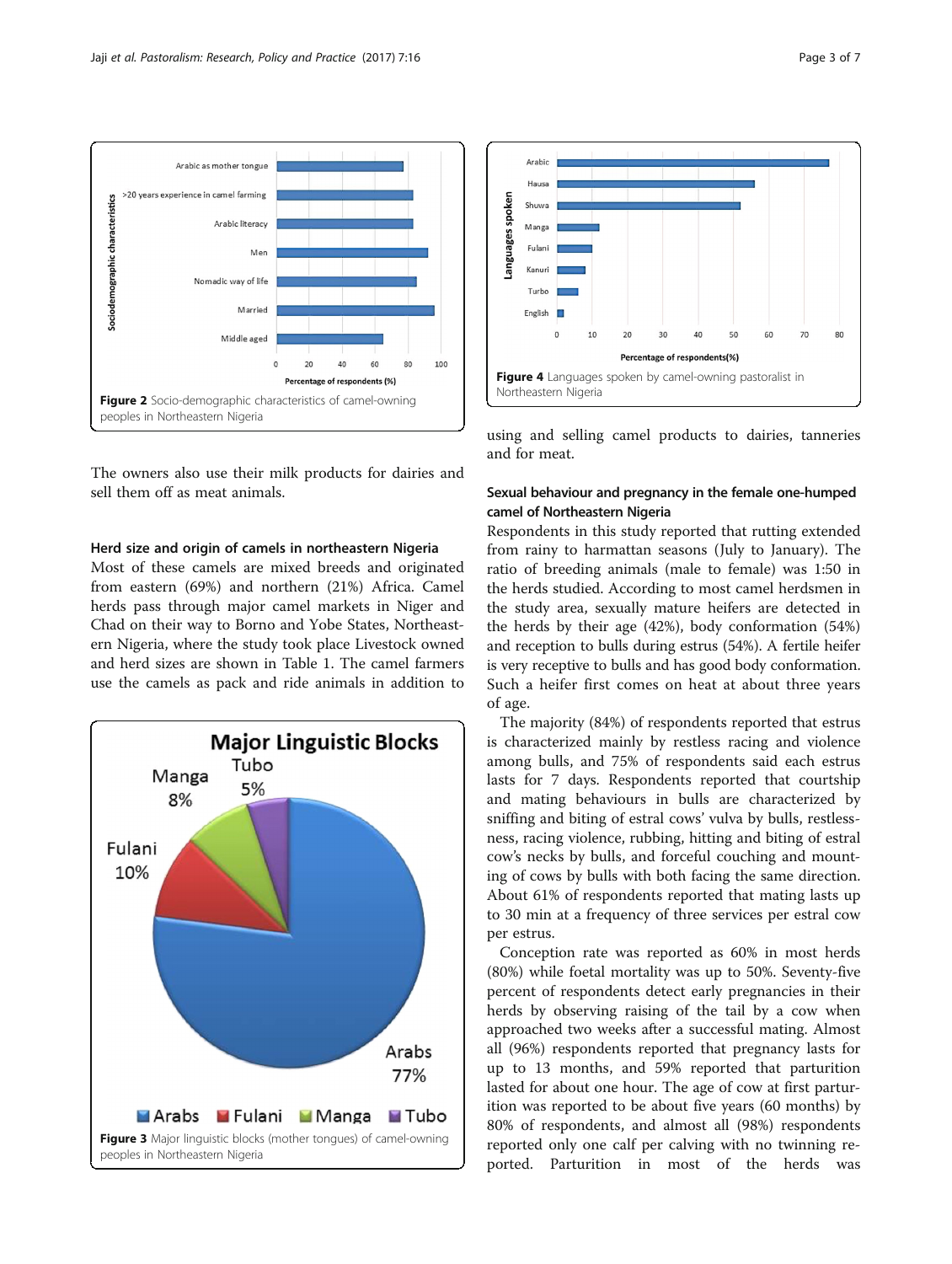|                   | Variable        | Percentage of respondents |                          |              |                          |         |
|-------------------|-----------------|---------------------------|--------------------------|--------------|--------------------------|---------|
|                   |                 | Camels                    | Cattle                   | Sheep        | Goats                    | Poultry |
| Herd size         | < 10            | $\mathfrak{D}$            | 32                       | $\mathbf{0}$ | $\mathfrak{D}$           | 92      |
|                   | 10 to 20        |                           | 22                       | 8            | 9                        | 8       |
|                   | 20 to 30        | 11                        | 9                        | 12           | 11                       |         |
|                   | 30 to 40        | 18                        | 15                       | 18           | 28                       |         |
|                   | 20 to 50        | 18                        | 6                        | 21           | 15                       |         |
|                   | >50             | 46                        | 16                       | 41           | 35                       |         |
| Origin of animals | Eastern Africa  | 69                        | $\overline{\phantom{a}}$ | $\sim$       | ۰                        |         |
|                   | Northern Africa | 21                        | $\sim$                   | $\sim$       | $\overline{\phantom{a}}$ |         |

<span id="page-3-0"></span>Table 1 Herd size and origin of camels in Northeastern Nigeria

characterized by the normal dilation, expulsion and placental phases as in most mammals. They were reported not to normally need assistance, and post-parturition was not characterized by licking of calves or eating of afterbirths by dams.

Most of the respondents interviewed reported the sex ratio of calves as 1:1 (male to female).

The majority of herders (65%) give no special care to their pregnant cows while only 33% gave some form of care by grazing them away from abortifacient plants.

Calf mortality was reported by respondents to be within the range of 20 to 40%. About 67% of respondents reported up to 12 months inter-calving/milking interval. More than half of respondents reported that duration of sexual activity before menopause was about 20 years and productivity was up to 10 calves per cow per lifetime.

# Health management practices and constraints of camel production

The major management practices for health and productivity (Figure 5) were grazing of herds away from wetlands (58%) and provision of salt licks (56%).

Only 4% of the herders in the study sought veterinary services while 39% had no special practices for health and productivity. Biting flies of Tabanidae family was reported by 58% of respondents as a major menace of camel production. Another health constraint to production in this study is eating of abortifacient plants, as reported by 33% of respondents.

The other challenges of camel production reported in the study area included insurgency and trans-border problems, armed banditry and conflicts with crop farmers.

# **Discussion**

Socio-demographics of camel owners in this study reveal that the majority of the population is made up of married middle aged Arab men with over two decades of experience in pastoralism of mixed breed camels from north and east Africa. Camel herds pass through major camel markets in Niger and Chad on their way to Borno and Yobe States, Northeastern Nigeria, where the study took place. This is not surprising as arid parts of north and eastern Africa accounts for over 60% of camel population in the world (Farah [2004](#page-6-0)). Also, past records have documented Niger and northern Nigeria to be linked

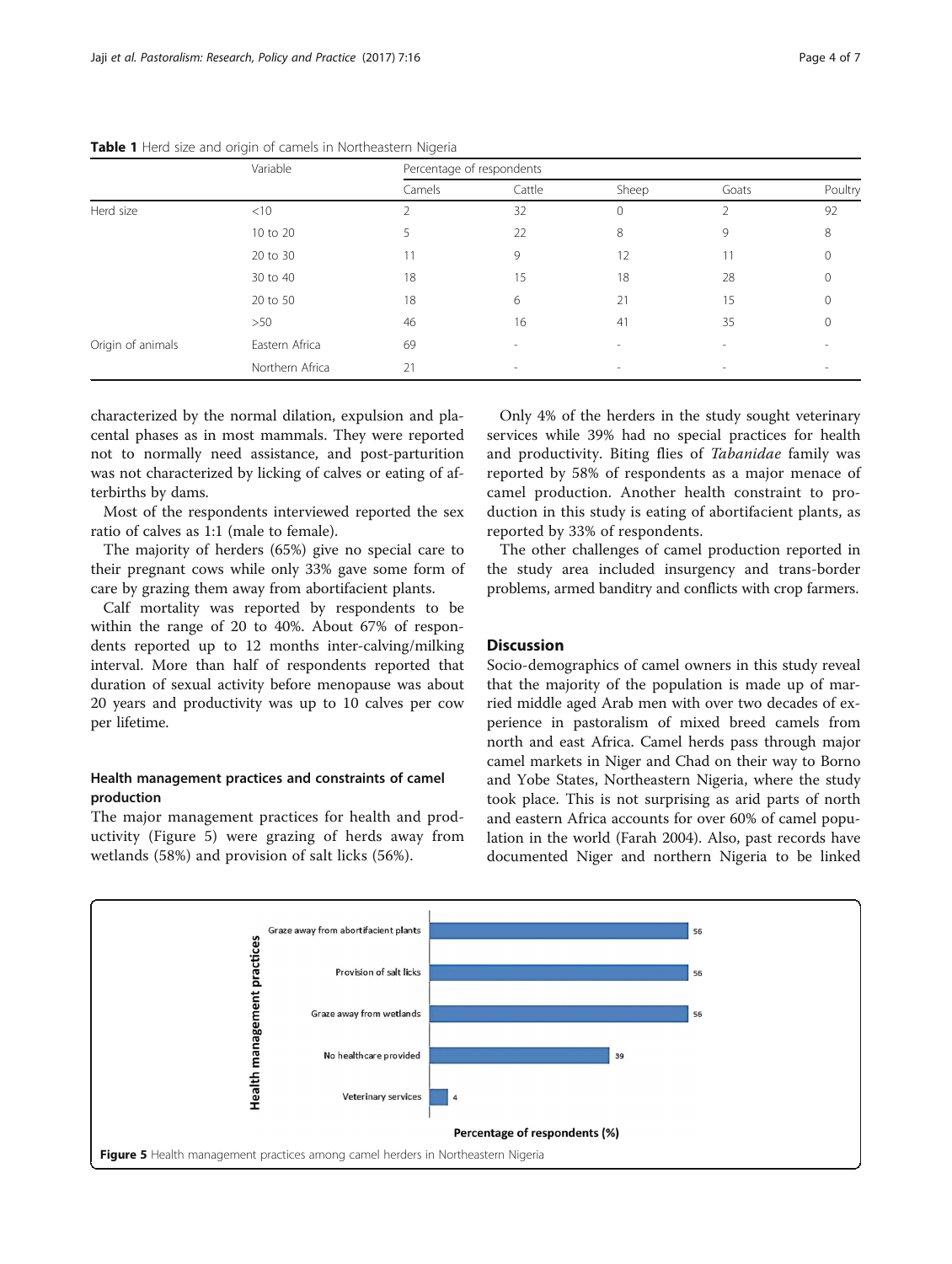during the trans-Saharan trade during the medieval periods (as cited by Abdussamad et al. [2011\)](#page-5-0).

Camels are seasonal breeders and are usually sexually active (rutting) only for a few months each year (FAO [1990](#page-6-0)). Respondents in this study reported that rutting extended from rainy to harmattan seasons (July to January). A previous study in Nigeria reported a shorter rutting season lasting from early-dry season between October and December (Abdussamad et al. [2011\)](#page-5-0). However, rutting has been reported to be influenced by the age and level of nutrition of camels and might explain the difference in rutting season reported between this study and past studies (Mukasa-Mugerwa [1981\)](#page-6-0). The ratio of breeding animals (male to female) was 1:50 in the herds which is in agreement with another study that reported 47.8 cows per bull (Abdussamad et al. [2011\)](#page-5-0). Past studies have also reported 1 male to breed 50 to 80 females (Williamson and Payne [1978\)](#page-6-0). Although the breeding bull has the capacity to serve 50 dams, another study recommended a ratio of 1 male to 20 to 25 females (Marai et al. [2009\)](#page-6-0).

Mating behaviour reported in the present study is broadly consistent with past surveys as reviewed by Umaru and Bello [2013.](#page-6-0) The 60% rate of conception rate reported in most herds visited is likely due to the extended rutting season reported in this study. This is a trait that is expected to improve productivity. Past studies have reported an overall conception rate of 56.9% in India (Sahani et al. [2003\)](#page-6-0). The majority of respondents in this study are able to detect early pregnancies two weeks after a successful mating. This is similar to pastoralists from central Somali, who are also able to detect pregnancy from 10 days after mating, and this was attributed to their experience in camel breeding (Elmi [1989\)](#page-6-0). However, the most reliable modern methods of detecting pregnancy are palpation of genital organs per rectum (Musa and Abusineina [1976\)](#page-6-0) or via real-time ultrasound scanning of the uterus and ovaries (Skidmore et al. [1992](#page-6-0)) as well as estimation of blood progesterone level (Yagil [1985](#page-6-0)).

The length of calving reported in this study is double those reported by Abdussamad et al. [\(2011](#page-5-0)) and Mukasa-Mugerwa ([1981](#page-6-0)). Foetal factors such as malposition, congenital defects and maternal factors such as failure of cervix to dilate and uterine inertia could result in delayed parturition (Fowler and Bravo [2010](#page-6-0)). The outcome of analyses of data on age of cow at first parturition in the present study is consistent with earlier studies in other parts of Africa that reported between 58 and 68 months as age at first calving (Kaufmann [2005](#page-6-0)). The calf mortality rate (20 to 40%) in the area is high. Calf mortality rate of 27% has been reported for the Somali breed of camel (Kaufmann [2005\)](#page-6-0) while another study reported a high rate of 60% (Wilson [1984;](#page-6-0) Kauffman [1998](#page-6-0); Kuria et al. [2011](#page-6-0)). Calf mortality is a major problem that slows down herd growth in camel

production systems, and it is mainly due to poor management and infectious diseases (Farah [2004\)](#page-6-0).

Most camel owners in the Northeastern Nigeria graze their herds away from wetlands and provide salt licks as part of their health management practices. The dampness of the wetland environment is a major challenge for livestock production because it favours development of biting flies which are potential vectors of trypanosomiasis in camels. Grazing of camels in wetlands may also predispose to foot rot which could lead to high mortality and affect production. Camels have a high salt requirement, up to six to eight times higher than that of other domestic animals (Farah [2004\)](#page-6-0). This salt requirement may be partially satisfied during grazing and should be supplemented by provision of additional salt. This explains why camel herders in this study provide salt licks to their animals.

Only a very small percentage (4%) of the camel owners of the present study consult veterinary services. This is low, considering the important input of veterinary care in animal husbandry. Similarly, a previous study in Nigeria reported low patronage of veterinary services with only 21.1% of camel farmers consulting modern veterinary services, as most respondents prefer traditional methods of treatment (Chafe et al. [2008\)](#page-6-0). However, the low patronage of veterinary services was mainly attributed to lack of available veterinary services (Chafe et al. [2008](#page-6-0)). The importance of patronizing veterinary care cannot be over-emphasized as past studies revealed that access to veterinary services considerably reduced camel calves' mortality (Simpkin [1985](#page-6-0)). Access to veterinary care have also been shown to improve sexual maturity, hence reducing age of cow at first calving (Megersa et al. [2008](#page-6-0)). However, other factors such as inadequate plane of nutrition could also delay sexual maturity (Mukasa-Mugerwa [1981](#page-6-0)).

The major health constraint of camel production in the study area included bites from flies of Tabanidae family. Fly infestation causes significant nuisance to camels, can lead to considerable distress (Soulsby [1982](#page-6-0)) and are a major transmission agents of trypanosomiasis. Although most African camels live outside the tsetse belt, their trypanosomiasis is caused by *Trypanosom evansi*, which is transmitted mechanically by biting flies and not necessarily dependent on the presence of tsetse flies (Röttcher et al. [1987\)](#page-6-0). Trypanosomiasis is a major constraint to productivity of camels, for example, T. evansi has been reported with a high prevalence rate of up to 56.4% using enzyme-linked immunosorbent micro-assay (micro ELISA) (Baumann and Zessin [1992\)](#page-6-0). Trypanosomiasis has been reported to be a leading cause of debility and abortion in camels (Mukasa-Mugerwa [1981](#page-6-0)).

Abortion was said to be the most important problem of pregnancy among the camels in the study area. Abortion has been similarly reported as the most common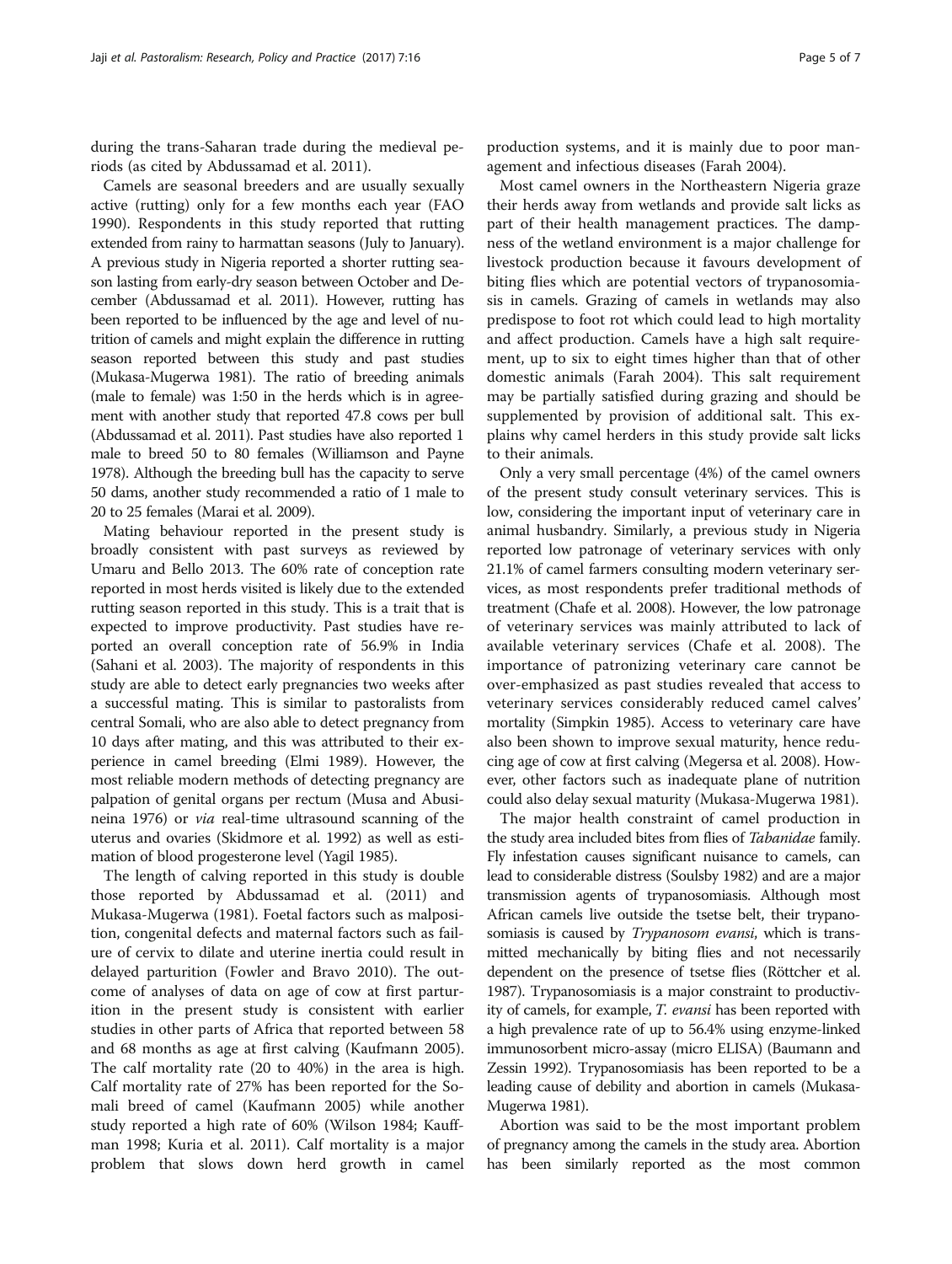<span id="page-5-0"></span>reproductive condition in Nigerian camels, and this was attributed to underfeeding as well as ingestion of abortifacient plants such as Leptadenia pyrotechnica and Leptadenia lancifolia, among other reasons (Abdussamad et al. 2011). Another study carried out among camels introduced into sub-humid zone of Nigeria reported abortion with prevalence rate of 2.4% as one of the common health problem of the one-humped dromedary (Mohammed et al. [2007\)](#page-6-0). Other infectious causes of abortion in camel include brucellosis, pasteurellosis and salmonellosis as well as febrile conditions, such as pneumonia and camelpox, or nervous excitement (Mukasa-Mugerwa [1981\)](#page-6-0).

Insurgency and trans-border problems, armed banditry and conflicts between camel versus crop farmers also pose serious challenges to camel herding in the region. In the past, camel herds in Northeastern Nigeria exploited vegetation (especially acacias) that is little used by farmers; hence, there was no reason for camel-crop farmer conflict. However, with the expansion in agricultural land cultivation and collapse of stock routes, there is increased pressure for grazing land by pastoralists, hence the conflicts (Blench [2003\)](#page-6-0).

## Conclusions

The camel is a very useful desert animal, and great benefit could be achieved through maximizing the productive potential of the animal. The importance of camels as important food animals cannot be over-emphasized as the dromedary is hardy, relatively resistant to some diseases as well as able to thrive with more limited resources than other animals. It is an important source of protein as well as a beast of burden. In most parts of Northeastern Nigeria, the dromedary is extensively used as a source of meat, but there is paucity of updated information on its reproductive performance needed for improving this group of animals in the region.

In the very early research carried out to study herd growth in camels by Mukasa-Mugerwa [\(1981\)](#page-6-0), factors that affects herd growth were summarized to include late age at first calving, prolonged calving interval, inadequate nutrition, poor management practices, diseases and abortion. The findings from this study carried out over three decades later still show that these factors (further complicated by conflicts with crop farmers) are still present and are a major hindrance to camel production and productivity in Northeastern Nigeria.

Despite the knowledgeability of camel pastoralists in identifying estus, courtship, mating and pregnancy, not much has changed in their herd management in spite of its contribution to their livelihood. With the extended rutting season as reported in this survey, there is an opportunity for increased breeding that could translate to cash through milk and meat sales.

There is inadequate patronage of veterinary care as only 4% of respondents in this study have sought veterinary services. Although the nomadic nature of pastoralists makes access to veterinary care a huge challenge, there is need to educate the camel herders on the importance of veterinary care for herd management and also to facilitate improved access to veterinary services. Also, the breeds of camels could be further improved upon both as a milk and meat animal with the modern veterinary practice of artificial insemination and estrus synchronization.

The existing knowledge of the pastoralists studied can be refined and incorporated into camel production methods, to enhance the efficiency of their production systems so as to improve their overall pastoral livelihoods. In addition, there is still more to be done by the relevant governmental agencies in the area of reduction of biting flies, addressing the trans-border problems and security challenges by proffering lasting solutions to herder-crop farmer conflicts for the betterment of camel production in the area.

#### Acknowledgements

The authors would like to thank all respondents that took part in the survey.

#### Authors' contributions

JAZ is the main author who was involved in the conception, design, field survey analysis and interpretation of the data. He was also involved in the initial drafting and final correction of the manuscript. EN made substantial input in the data analysis and drafting of the final manuscript. MMB was involved in the field sampling and made corrections in the drafting of the manuscript. JK was involved in the field survey and initial drafting of the manuscript. GMLI made contributions to the data analysis and manuscript writing. AM was involved in the data collection during the sampling stage. KES made substantial contribution during the manuscript writing. OKT contributed to the result interpretation and manuscript data search. SAS assisted substantially with the field survey. All authors read and approved the final version of manuscript.

#### Competing interests

The authors declare that they have no competing interests.

#### Publisher's Note

Springer Nature remains neutral with regard to jurisdictional claims in published maps and institutional affiliations.

#### Author details

<sup>1</sup>Department of Veterinary Anatomy, University of Ilorin, Ilorin, Kwara State Nigeria. <sup>2</sup>Department of Veterinary Public Health and Preventive Medicine University of Ilorin, Ilorin, Kwara State, Nigeria. <sup>3</sup>Department of Agribusiness and Information System, Universiti Putra Malaysia, Seri Kembangan, Malaysia. 4 Department of Veterinary Physiology, Pharmacology and Biochemistry, University of Maiduguri, Maiduguri, Borno State, Nigeria. <sup>5</sup>Department of Veterinary Services, Ministry of Agriculture, Damaturu, Yobe State, Nigeria. 6 Department of Veterinary Public Health and Preventive Medicine, University of Maiduguri, Maiduguri, Borno State, Nigeria.

#### Received: 9 February 2017 Accepted: 9 May 2017 Published online: 03 July 2017

#### References

Abdussamad, A.M., W. Holtz, M. Gauly, M.S. Suleiman, and M.B. Bello. 2011. Reproduction and breeding in dromedary camels: Insights from pastoralists in some selected villages of the Nigeria-Niger corridor. Livestock Research for